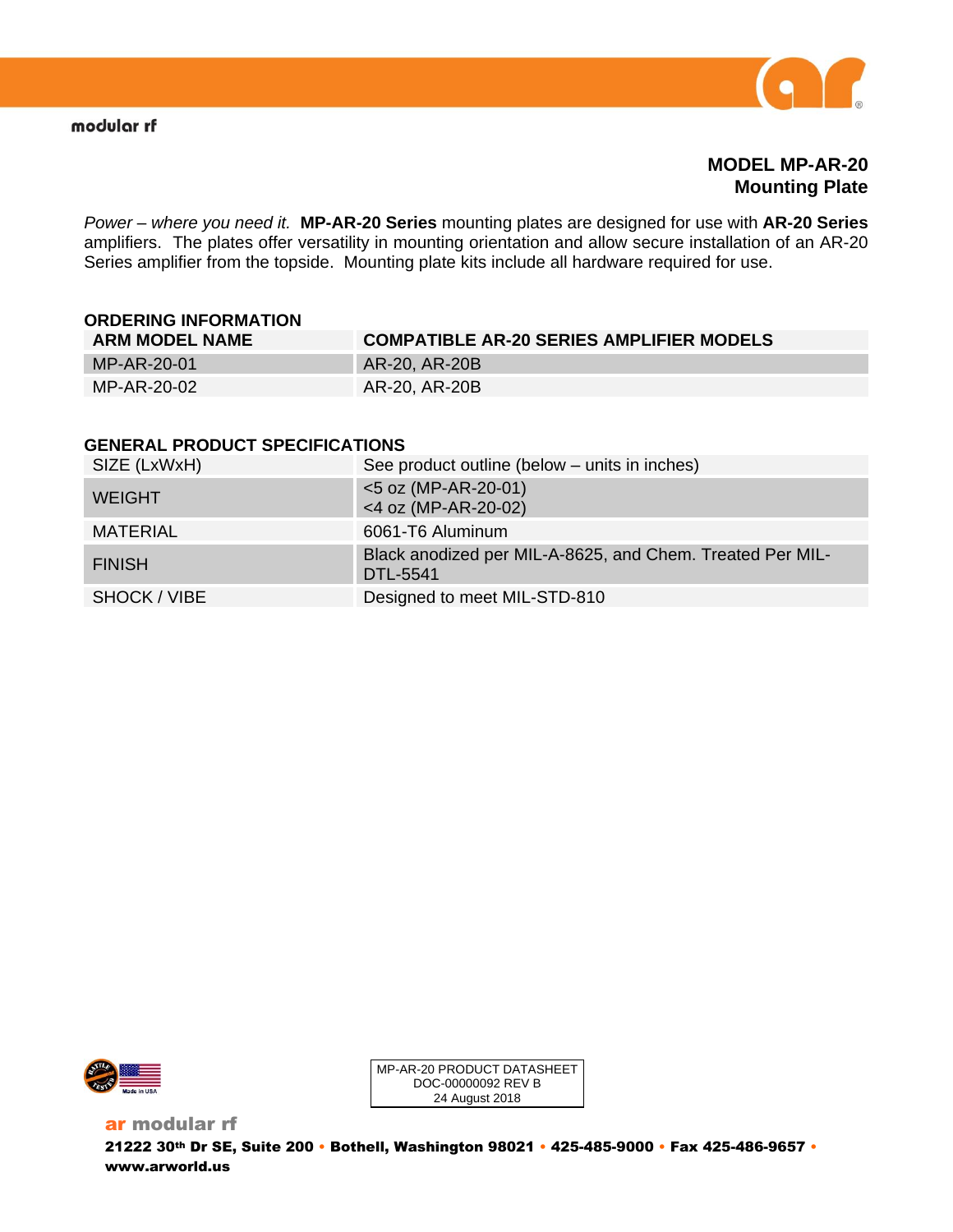

# modular rf

# **Model MP-AR-20-01 (***Option #1***)**





MP-AR-20 PRODUCT DATASHEET DOC-00000092 REV B 24 August 2018

# ar modular rf

21222 30th Dr SE, Suite 200 • Bothell, Washington 98021 • 425-485-9000 • Fax 425-486-9657 • www.arworld.us